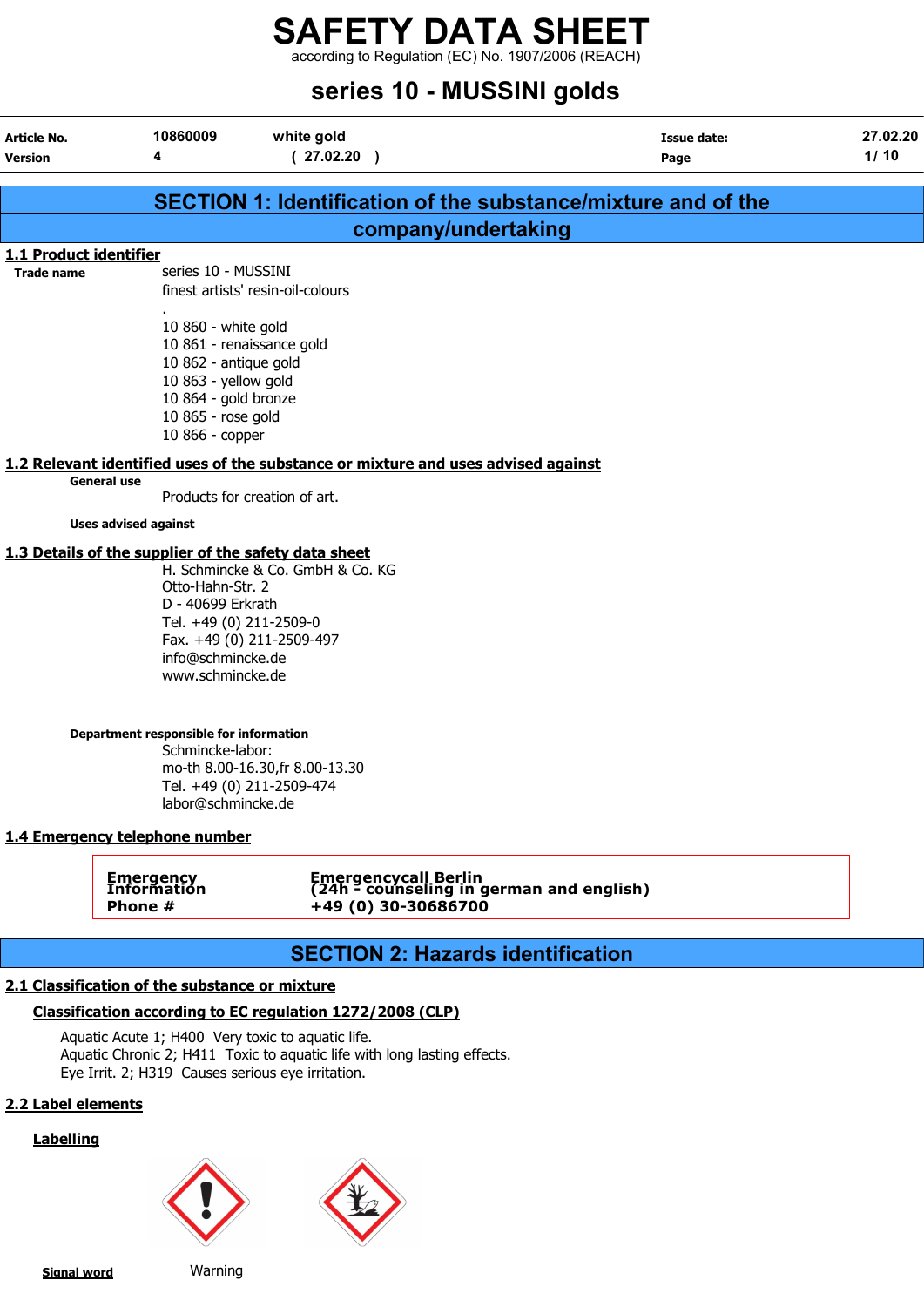according to Regulation (EC) No. 1907/2006 (REACH)

# series 10 - MUSSINI golds

| Article No.<br><b>Version</b> | 10860009<br>4 | white gold<br>27.02.20                                                                                                                | Issue date:<br>Page                                                                        | 27.02.20<br>2/10 |
|-------------------------------|---------------|---------------------------------------------------------------------------------------------------------------------------------------|--------------------------------------------------------------------------------------------|------------------|
| <b>Hazard statements</b>      |               | H319 Causes serious eye irritation.<br>H410 Very toxic to aquatic life with long lasting effects.                                     |                                                                                            |                  |
| <b>Safety precautions</b>     |               | P102 Keep out of reach of children.<br>lenses, if present and easy to do. Continue rinsing.<br>P273 Avoid release to the environment. | P305+P351+P338 IF IN EYES: Rinse cautiously with water for several minutes. Remove contact |                  |

#### Text for labelling (CLP)

#### 2.3 Other hazards

SECTION 3: Composition / information on ingredients

#### 3.1 Substances

Chemical characterisation oil pigment Dammar resin siccative essential oils

> CAS-Number EINECS / ELINCS / NLP EU index number REACH registration No. Hazchem-Code

CI-Number 10 860 - copper-zinc-alloy; aluminium 10 861 - copper-zinc-alloy 10 862 - copper-zinc-alloy 10 863 - copper-zinc-alloy; mica 10 864 - copper-zinc-alloy; aluminium; copper 10 865 - copper-zinc-alloy

10 866 - copper

### 3.2 Mixtures

CAS: 7440-50-8 CAS: 7429-90-5 REACH: 01-2119480154-42 REACH: 01-2119529243-45

Acute Tox. 4; H302 / Aquatic Acute 1; H400 / Aquatic Flam. Sol. 1; H228 Chronic 2; H411 / Eye Irrit. 2; H319

Substance 3 **Substance 4** Substance 4

zinc powder - zinc dust (stabilized):  $0 < 20 \%$  propan-2-ol:  $0 < 15 \%$ CAS: 7440-66-6 CAS: 67-63-0 REACH: 01-2119467174-37 REACH: 01-2119457558-25

Substance 5 Substance 6

naphta (petroleum), hydrotreated heavy: 2,5 < 5,0 % 2,2,4,6,6-pentamethylheptane: 2,5 < 5,0 % CAS: 64742-48-9 CAS: 13475-82-6 REACH: 01-2119457273-39-xxxx REACH: 01-2119490725-xxx

Substance 1 and 2 Substance 2 and 3 Substance 2 and 3 Substance 2 and 3 Substance 2 and 3 Substance 2  $\text{copper: } 5 < 40 \%$ 

Aquatic Acute 1; H400 / Aquatic Chronic 1; H410 Eye Irrit. 2; H319 / Flam. Liq. 2; H225 / STOT SE 3; H336

Asp. Tox. 1; H304 / not required; EUH066 Aquatic Chronic 4; H413 / Asp. Tox. 1; H304 / Flam. Liq.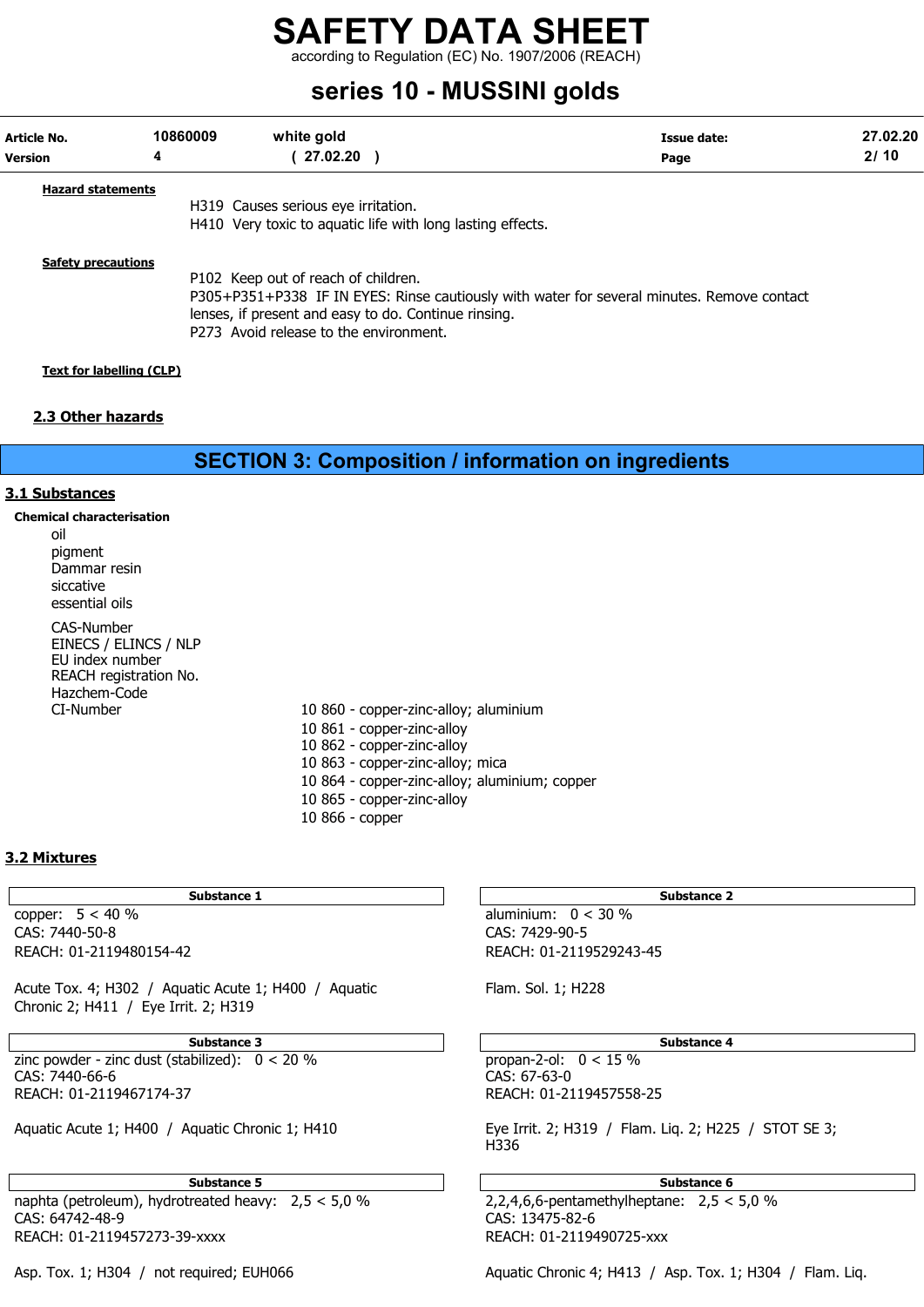according to Regulation (EC) No. 1907/2006 (REACH)

# series 10 - MUSSINI golds

| Article No.    | 10860009 | white gold | Issue date: | 27.02.20 |
|----------------|----------|------------|-------------|----------|
| <b>Version</b> |          | 27.02.20   | Page        | 3/10     |

3; H226

Substance 7

ethanol:  $0 < 3\%$ CAS: 64-17-5 REACH: 01-2119457610-43-XXXX

Eye Irrit. 2; H319 / Flam. Liq. 2; H225

#### Additional information

# SECTION 4: First aid measures

### 4.1 Description of first aid measures

#### General information

No special measures are required.

#### In case of inhalation

Move victim to fresh air. Seek medical attention if problems persist.

#### In case of skin contact

Thoroughly wash skin with soap and water. In case of skin irritation, consult a physician.

#### After eye contact

Seek medical attention if irritation persists.

#### After swallowing

Rinse mouth immediately and drink plenty of water. Rinse mouth immediately and drink plenty of water.

## 4.2 Most important symptoms and effects, both acute and delayed

## 4.3 Indication of any immediate medical attention and special treatment needed

Treat symptomatically.

# SECTION 5: Firefighting measures

### 5.1 Extinguishing media

#### Suitable extinguishing media

Product is non-combustible. Extinguishing materials should therefore be selected according to surroundings.

Extinguishing media which must not be used for safety reasons

# 5.2 Special hazards arising from the substance or mixture

In case of fire may be liberated: Carbon monoxide and carbon dioxide

# 5.3 Advice for firefighters

# Special protective equipment for firefighters

Additional information

# SECTION 6: Accidental release measures

# 6.1 Personal precautions, protective equipment and emergency procedures

Avoid contact with skin, eyes, and clothing.

# 6.2 environmental precautions

Discharge into the environment must be avoided.

#### 6.3 Methods and material for containment and cleaning up Methods for cleaning up

Take up mechanically. Wash spill area with plenty of water.

Additional information

# 6.4 Reference to other sections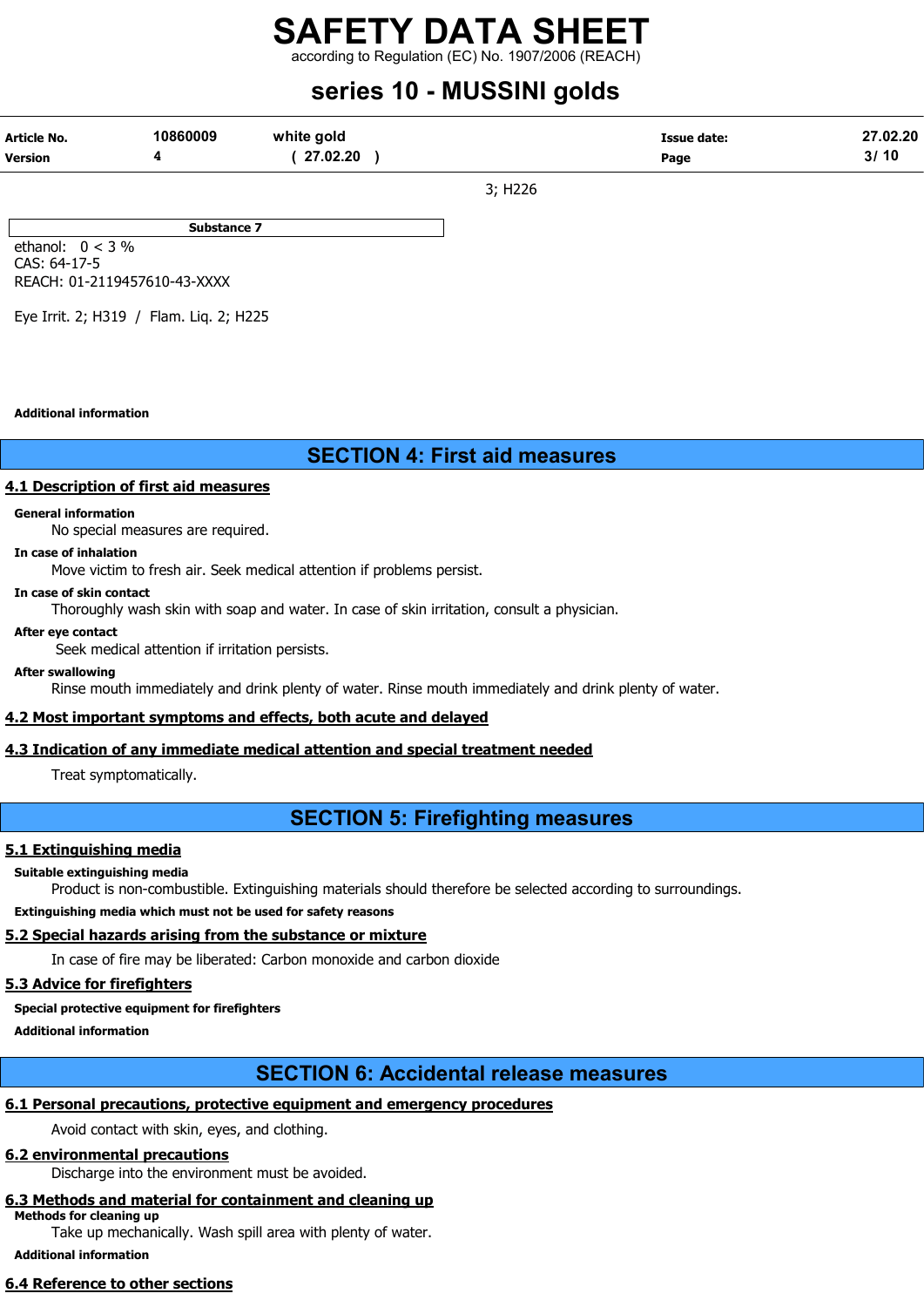according to Regulation (EC) No. 1907/2006 (REACH)

# series 10 - MUSSINI golds

| Article No.    | 10860009 | white gold | <b>Issue date:</b> | 27.02.20 |
|----------------|----------|------------|--------------------|----------|
| <b>Version</b> |          | 27.02.20   | Page               | 4/10     |

Dispose of waste according to applicable legislation. refer to section 13

# SECTION 7: Handling and storage

## 7.1 Precautions for safe handling

#### Advices on safe handling

Handle in accordance with good industrial hygiene and safety practice.

Precautions against fire and explosion

#### 7.2 Conditions for safe storage, including any incompatibilities

Requirements for storerooms and containers

Keep container tightly closed. Hints on joint storage Storage class

Further details

storage temperature: 5 - 40 °C

### 7.3 Specific end use(s)

No special measures necessary if stored and handled as prescribed.

# SECTION 8: Exposure controls/personal protection

#### 8.1 Control parameters

| 7440-50-8       | copper                                 |                               |                           |                          |
|-----------------|----------------------------------------|-------------------------------|---------------------------|--------------------------|
| WEL<br>DEU      |                                        |                               | $1,000 \text{ mg/m}^3$    | $2$ (II); DFG            |
| 7429-90-5       | aluminium                              |                               |                           |                          |
| WEL<br>DEU      |                                        | $10,000$ mg/m <sup>3</sup>    |                           | $2$ (II); AGS; DFG       |
| 7440-66-6       | zinc powder - zinc dust (stabilized)   |                               |                           |                          |
| WEL<br>DEU      |                                        |                               | $2,000$ mg/m <sup>3</sup> | 2 (II); DFG              |
| $67 - 63 - 0$   | propan-2-ol                            |                               |                           |                          |
| WEL<br>DEU      |                                        | $200,000$ $mL/m^3$            |                           | $\overline{\phantom{a}}$ |
| WEL<br>DEU      |                                        | $500,000$ mg/m <sup>3</sup>   |                           | $2(II);$ DFG; Y          |
| 64742-48-9      | naphta (petroleum), hydrotreated heavy |                               |                           |                          |
| DEU WEL         |                                        | 300,000 mg/m <sup>3</sup>     |                           | $\overline{\phantom{a}}$ |
| 13475-82-6      | 2,2,4,6,6-pentamethylheptane           |                               |                           |                          |
| DEU WEL         |                                        | $300,000$ mg/m <sup>3</sup>   |                           | $\overline{\phantom{a}}$ |
| $64 - 17 - 5$   | ethanol                                |                               |                           |                          |
| WEL<br>DEU      |                                        | $200,000$ $mL/m^3$            |                           | ÷,                       |
| DEU<br>WEL      |                                        | 380,000 mg/m <sup>3</sup>     |                           | $2(II);$ DGF; Y          |
| USA<br>PEL (US) |                                        | $1.000,000$ ppm               |                           | 8h (long term)           |
| PEL (US)<br>USA |                                        | $1.900,000$ mg/m <sup>3</sup> |                           | 8h (long term)           |

#### 8.2 Exposure controls

#### Occupational exposure controls

Respiratory protection

With correct and proper use, and under normal conditions, breathing protection is not required.

Respiratory protection must be worn whenever the WEL levels have been exceeded. Combination filtering device (EN 14387) Use filter type A (= against vapours of organic substances)

#### Hand protection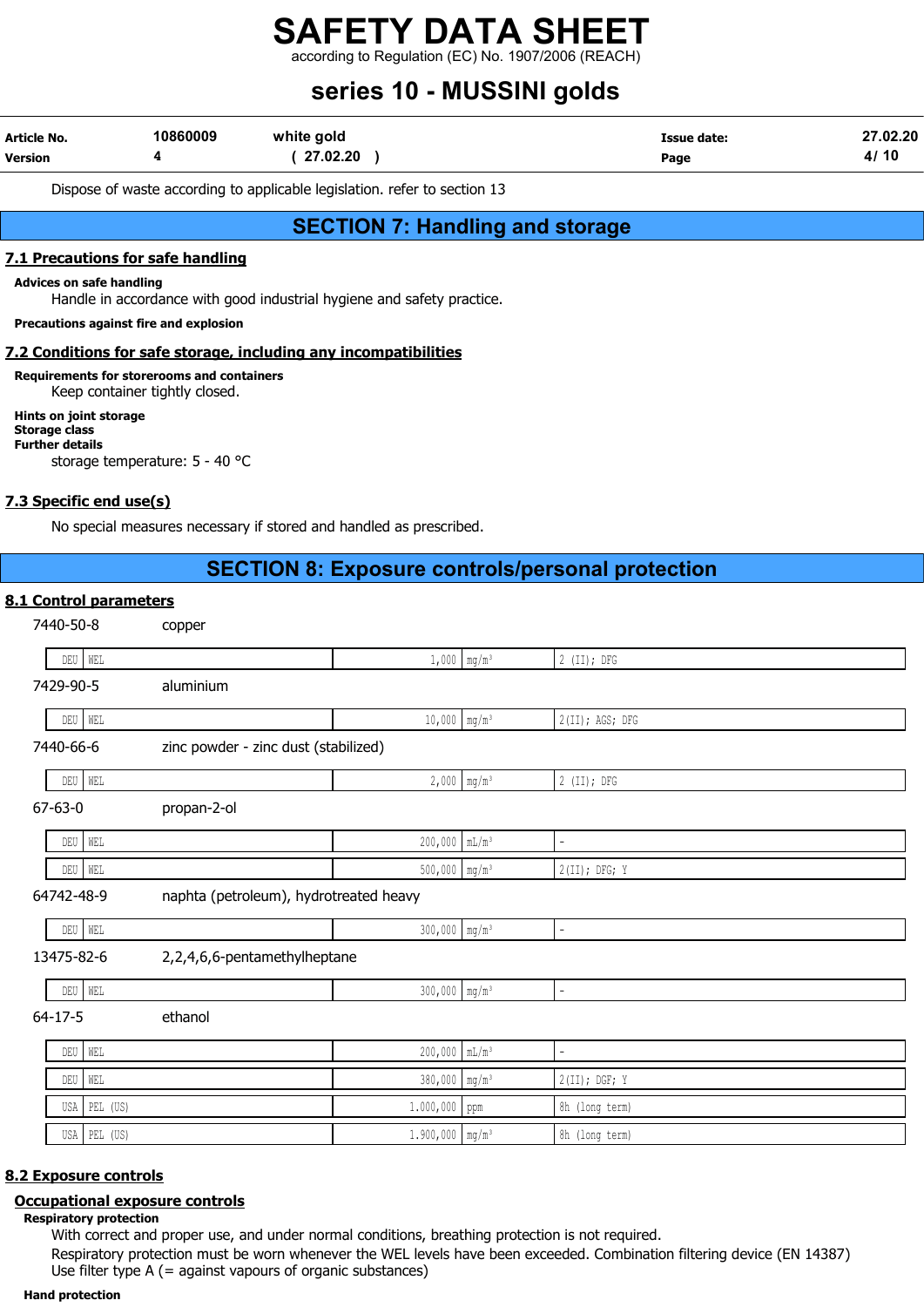according to Regulation (EC) No. 1907/2006 (REACH)

# series 10 - MUSSINI golds

| Article No.<br><b>Version</b>                                                                                                                                                                                                                                                                                                 | 10860009<br>4                                | white gold<br>(27.02.20)                                                                                                    |                     | <b>Issue date:</b><br>Page | 27.02.20<br>5/10 |
|-------------------------------------------------------------------------------------------------------------------------------------------------------------------------------------------------------------------------------------------------------------------------------------------------------------------------------|----------------------------------------------|-----------------------------------------------------------------------------------------------------------------------------|---------------------|----------------------------|------------------|
|                                                                                                                                                                                                                                                                                                                               | Protect skin by using skin protective cream. |                                                                                                                             |                     |                            |                  |
| <b>Eye protection</b>                                                                                                                                                                                                                                                                                                         | Avoid contact with eyes.                     |                                                                                                                             |                     |                            |                  |
| <b>Body protection</b>                                                                                                                                                                                                                                                                                                        | Wash contaminated clothing prior to re-use.  |                                                                                                                             |                     |                            |                  |
|                                                                                                                                                                                                                                                                                                                               |                                              | General protection and hygiene measures<br>No special handling advices are necessary. Wash hands thoroughly after handling. |                     |                            |                  |
|                                                                                                                                                                                                                                                                                                                               |                                              | <b>SECTION 9: Physical and chemical properties</b>                                                                          |                     |                            |                  |
| Form<br><b>Colour</b><br><b>Odour</b>                                                                                                                                                                                                                                                                                         | pasty<br>pigmented<br>weak                   | 9.1 information on basic physical and chemical properties                                                                   |                     |                            |                  |
| Initial boiling point and<br>boiling range<br><b>Melting point/freezing point</b><br>Flash point/flash point range<br><b>Flammability</b><br><b>Ignition temperature</b><br><b>Auto-ignition temperature</b><br><b>Explosion limits</b><br><b>Refraction index</b><br><b>PH</b> value<br><b>Viscosity</b><br><b>Viscosity</b> |                                              | min                                                                                                                         | max                 |                            |                  |
| <b>Vapour pressure</b><br><b>Density</b>                                                                                                                                                                                                                                                                                      | Partition coefficient: n-octanol/water       |                                                                                                                             | $1,6 - 3,1$<br>g/ml | 20 °C                      |                  |
| <b>Danger of explosion</b><br>---                                                                                                                                                                                                                                                                                             |                                              |                                                                                                                             |                     |                            |                  |

## 9.2 Other information

# SECTION 10: Stability and reactivity

## 10.1 Reactivity

- 10.2 Chemical stability
- 10.3 Possibility of hazardous reactions

10.4 Conditions to avoid

frost and heat

## 10.5 Incompatible materials

## 10.6 Hazardous decomposition products

# SECTION 11: Toxicological information

# 11.1 Information on toxicological effects

## Toxicological tests

| $\sim$<br>7440-50-8                     | copper    |      |     |            |       |                          |
|-----------------------------------------|-----------|------|-----|------------|-------|--------------------------|
|                                         | oral      | LD50 | Rat | 1430,00000 | mg/kg | $\overline{\phantom{a}}$ |
| <b>Toxicological tests</b><br>7429-90-5 | aluminium |      |     |            |       |                          |

inhalative LC50 Rat > 5,00000 mg/L (4h)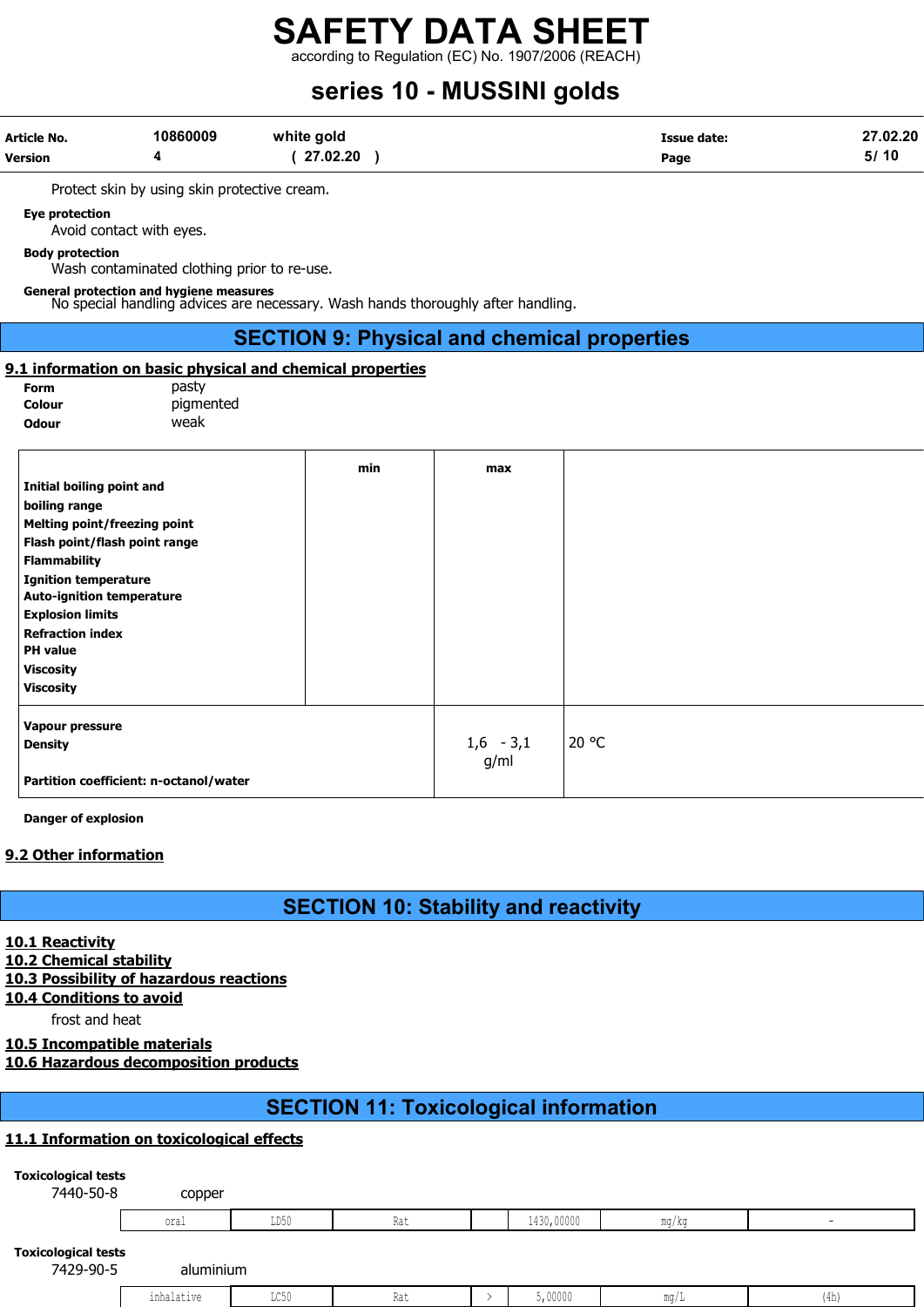according to Regulation (EC) No. 1907/2006 (REACH)

# series 10 - MUSSINI golds

|                                                                                                                                                                                                               |             |                                      | (27.02.20)                                |                              |             | Page                     | 6/10                     |
|---------------------------------------------------------------------------------------------------------------------------------------------------------------------------------------------------------------|-------------|--------------------------------------|-------------------------------------------|------------------------------|-------------|--------------------------|--------------------------|
| <b>Toxicological tests</b><br>7440-66-6                                                                                                                                                                       |             | zinc powder - zinc dust (stabilized) |                                           |                              |             |                          |                          |
|                                                                                                                                                                                                               | oral        | LD50                                 | Rat                                       | $\,>\,$                      | 2000,00000  | mg/kg                    | $\overline{\phantom{a}}$ |
|                                                                                                                                                                                                               | inhalative  | LC50                                 | Rat                                       |                              | 5,41000     | mg/L                     | 4h                       |
| <b>Toxicological tests</b><br>$67 - 63 - 0$                                                                                                                                                                   | propan-2-ol |                                      |                                           |                              |             |                          |                          |
|                                                                                                                                                                                                               | oral        | LD50                                 | Rat                                       | $>=$                         | 5050,00000  | mg/kg                    | $\overline{\phantom{a}}$ |
|                                                                                                                                                                                                               | dermal      | LD50                                 | Rabbit                                    |                              | 12800,00000 | mg/kg                    | $\overline{\phantom{a}}$ |
| <b>Toxicological tests</b><br>64742-48-9                                                                                                                                                                      |             |                                      | naphta (petroleum), hydrotreated heavy    |                              |             |                          |                          |
|                                                                                                                                                                                                               | oral        | LD50                                 | Rat                                       | $\, > \,$                    | 2000,00000  | $mg/kg$                  | $\overline{a}$           |
|                                                                                                                                                                                                               | dermal      | LD50                                 | Rabbit                                    | $\left\langle \right\rangle$ | 2000,00000  | mg/kg                    | $\overline{\phantom{a}}$ |
| <b>Toxicological tests</b><br>$64 - 17 - 5$                                                                                                                                                                   | ethanol     |                                      |                                           |                              |             |                          |                          |
|                                                                                                                                                                                                               | oral        | LD50                                 | Rat                                       |                              | 10470,00000 | mg/kg                    | $\blacksquare$           |
|                                                                                                                                                                                                               | inhalative  | LC50                                 | Rat                                       |                              | 38,00000    | $\rm mg/L$               | (4h)                     |
|                                                                                                                                                                                                               | inhalative  | LC50                                 | Mouse                                     | $\left. \right.$             | 20,00000    | $\mathrm{mg}/\mathrm{L}$ | (4h)                     |
|                                                                                                                                                                                                               | dermal      | LD50                                 | Rabbit                                    | $\,>\,$                      | 2000,00000  | mg/kg                    | $\blacksquare$           |
| <b>Acute toxicity</b><br>In case of inhalation<br>No data available<br><b>After swallowing</b><br>No data available<br>In case of skin contact<br>No data available<br>After eye contact<br>No data available |             |                                      |                                           |                              |             |                          |                          |
| <b>Practical experience</b>                                                                                                                                                                                   |             |                                      |                                           |                              |             |                          |                          |
| <b>General remarks</b>                                                                                                                                                                                        |             |                                      |                                           |                              |             |                          |                          |
|                                                                                                                                                                                                               |             |                                      | <b>SECTION 12: Ecological information</b> |                              |             |                          |                          |
| 12.1 Toxicity                                                                                                                                                                                                 |             |                                      |                                           |                              |             |                          |                          |

#### Ecotoxicological effects 67-63-0 propan-2-ol

| 1000,00000<br>$T \cap E$<br>$-1$<br>.<br>$m \sim$<br>(96h)<br>tısh<br>コマンマ<br>$\frac{1}{2}$ |  |  |  |  |
|---------------------------------------------------------------------------------------------|--|--|--|--|
|                                                                                             |  |  |  |  |

### Ecotoxicological effects

64742-48-9 naphta (petroleum), hydrotreated heavy

| $T \cap E \cap$<br>コワクカ | $-1$<br>tısh<br>ᆂᆂᇦᆄ | 1000,00000      | $m \sim$<br>-шч / ш |  |
|-------------------------|----------------------|-----------------|---------------------|--|
| $P \cap E \cap$<br>凸しつい | Alqae                | 1000,00000<br>. | $m \sim$<br>-шч / ш |  |

#### Ecotoxicological effects

64-17-5 ethanol

| LC50 | Leuciscus idus     | 8140,00000  | $\text{max}/\text{I}$ | 48h  |
|------|--------------------|-------------|-----------------------|------|
| EC50 | Chlorella vulgaris | 275,00000   | mq/                   | '72h |
| EC50 | Daphnia magna      | 10000,00000 | $\text{max}/\text{l}$ | 48h  |

Aquatic toxicity water Hazard Class 1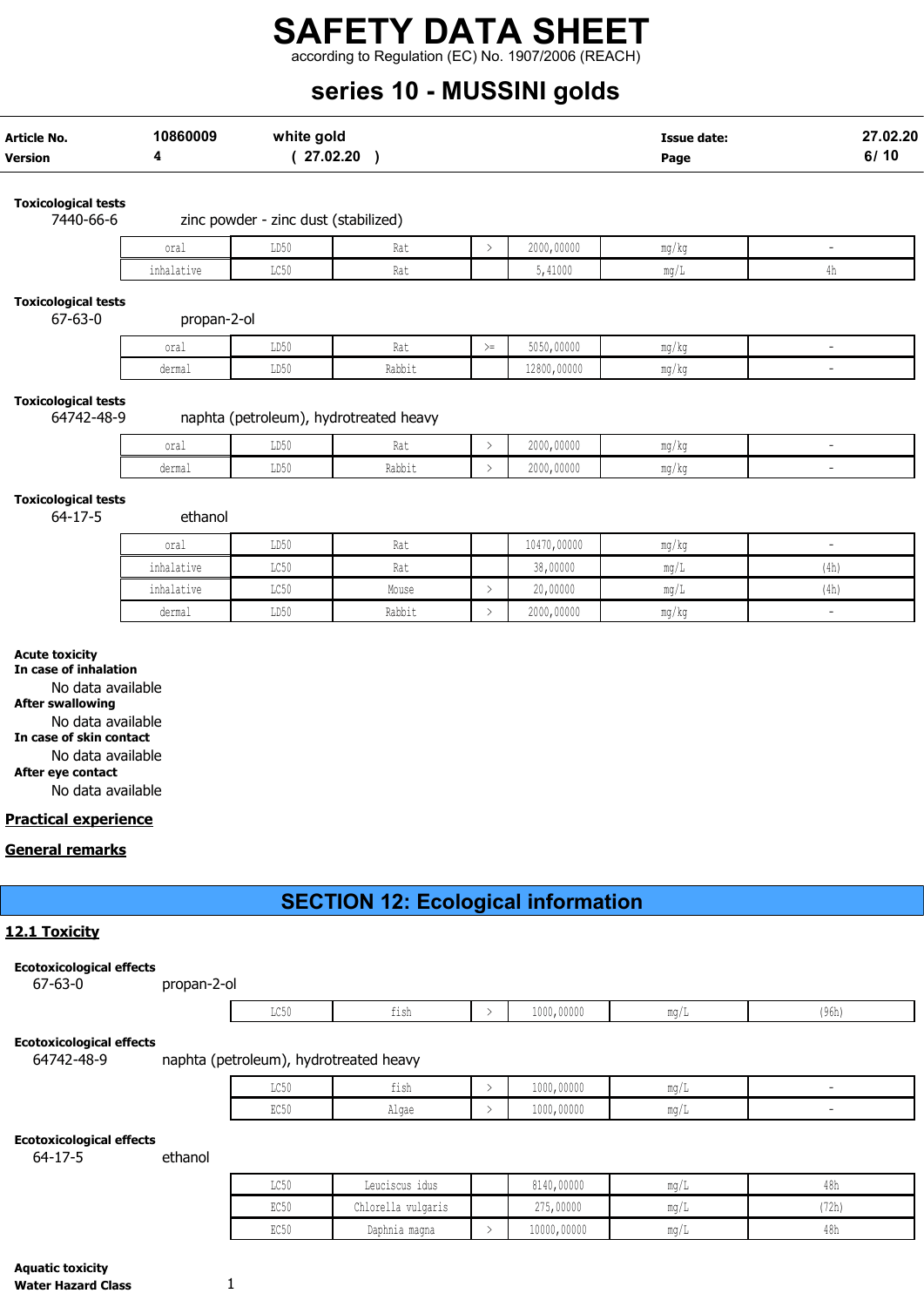according to Regulation (EC) No. 1907/2006 (REACH)

# series 10 - MUSSINI golds

| Article No.    | 10860009 | white gold | <b>Issue date:</b> | 27.02.20 |
|----------------|----------|------------|--------------------|----------|
| <b>Version</b> |          | 27.02.20   | Page               | 7/10     |

WGK catalog number General information

#### 12.2 Persistence and degradability

Further details Product is partially biodegradable. Oxygen demand

### 12.3 Bioaccumulative potential

Bioconcentration factor (BCF) Partition coefficient: n-octanol/water

### 12.4 Mobility in soil

No data available

### 12.5 Results of PBT and vPvB assessment

No data available

#### 12.6 Other adverse effects

General information

# SECTION 13: Disposal considerations

#### 13.1 Waste treatment methods

#### **Product**

Waste key number 080112 080112 waste paint and varnish other than those mentioned in 080111 Recommendation

#### Contaminated packaging

Waste key number Recommendation

Non-contaminated packages may be recycled. Handle contaminated packages in the same way as the substance itself.

## Additional information

SECTION 14: Transport information

#### 14.1 UN number

3082

# 14.2 UN proper shipping name

ADR, ADN Environmentally hazardous substance, liquid n.o.s. IMDG, IATA ENVIRONMENTALLY HAZARDOUS SUBSTANCE, LIQUID, N.O.S.

## 14.3 Transport hazard class(es)

| ADR, ADN | 9 |
|----------|---|
| IMDG     | 9 |
| IATA     | q |

## 14.4 Packing group

III

|  | 14.5 Environmental hazards |  |
|--|----------------------------|--|
|  |                            |  |

Marine Pollutant - IMDG Yes

# 14.6 Special precautions for user

| Land transport (ADR/RID) |    |
|--------------------------|----|
| <b>Code: ADR/RID</b>     | М6 |
| Kemmler-number           | 90 |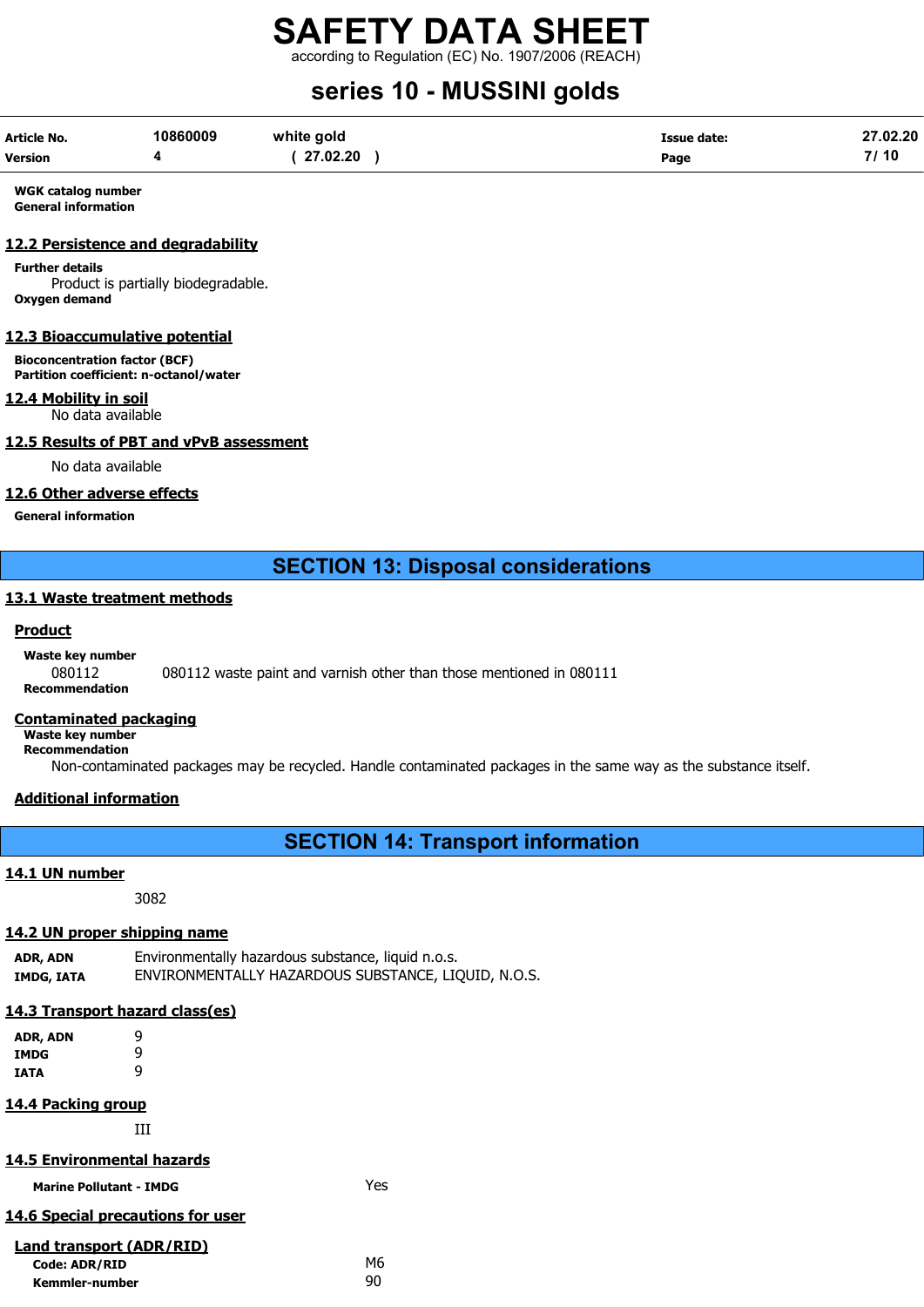according to Regulation (EC) No. 1907/2006 (REACH)

# series 10 - MUSSINI golds

| Article No.<br><b>Version</b>                        | 10860009<br>4                                     | white gold<br>(27.02.20) |                                       | <b>Issue date:</b><br>Page | 27.02.20<br>8/10 |
|------------------------------------------------------|---------------------------------------------------|--------------------------|---------------------------------------|----------------------------|------------------|
| <b>Hazard label ADR</b><br><b>Limited quantities</b> | <b>Contaminated packaging: Instructions</b>       |                          | 9<br>51<br>P001 - IBC03 - LP01 - R001 |                            |                  |
|                                                      | <b>Contaminated packaging: Special provisions</b> |                          | PP <sub>1</sub>                       |                            |                  |
|                                                      | Special provisions for packing together           |                          | MP19                                  |                            |                  |
|                                                      | <b>Portable tanks: Instructions</b>               |                          | T4                                    |                            |                  |
|                                                      | <b>Portable tanks: Special provisions</b>         |                          | TP1 - TP29                            |                            |                  |
| <b>Tank coding</b>                                   |                                                   |                          | <b>LGBV</b><br>$\sim$                 |                            |                  |
| <b>Tunnel restriction</b>                            |                                                   |                          |                                       |                            |                  |
| <b>Remarks</b>                                       |                                                   |                          | E1                                    |                            |                  |
| EQ                                                   |                                                   |                          | 274 - 335 - 375 - 601                 |                            |                  |
| <b>Special provisions</b>                            |                                                   |                          |                                       |                            |                  |
| Sea transport (IMDG)                                 |                                                   |                          |                                       |                            |                  |
| <b>EmS</b>                                           |                                                   |                          | F-A, S-F                              |                            |                  |
| <b>Special provisions</b>                            |                                                   |                          | 274 - 335 - 969                       |                            |                  |
| <b>Limited quantities</b>                            |                                                   |                          | 51                                    |                            |                  |
|                                                      | <b>Contaminated packaging: Instructions</b>       |                          | P001 - LP01                           |                            |                  |
|                                                      | <b>Contaminated packaging: Special provisions</b> |                          | PP <sub>1</sub>                       |                            |                  |
| <b>IBC: Instructions</b>                             |                                                   |                          | IBC03                                 |                            |                  |
| <b>IBC: Provisions</b>                               |                                                   |                          | $\blacksquare$                        |                            |                  |
| <b>Tank instructions IMO</b>                         |                                                   |                          |                                       |                            |                  |
| <b>Tank instructions UN</b>                          |                                                   |                          | T4                                    |                            |                  |
|                                                      | <b>Tank instructions Special provisions</b>       |                          | TP1 - TP29                            |                            |                  |
| <b>Stowage and segregation</b>                       |                                                   |                          | category A                            |                            |                  |
|                                                      | <b>Properties and observations</b>                |                          |                                       |                            |                  |
| <b>Remarks</b>                                       |                                                   |                          |                                       |                            |                  |
| EQ                                                   |                                                   |                          | E1                                    |                            |                  |
| <b>Air transport (IATA-DGR)</b>                      |                                                   |                          |                                       |                            |                  |
| Hazard                                               |                                                   |                          |                                       |                            |                  |
| <b>Passenger</b>                                     |                                                   |                          | 964 (450l)                            |                            |                  |
| Passenger LQ                                         |                                                   |                          | Y964 (30kg G)                         |                            |                  |
| Cargo                                                |                                                   |                          | 964 (450I)                            |                            |                  |
| <b>ERG</b>                                           |                                                   |                          | 9L                                    |                            |                  |
| <b>Remarks</b>                                       |                                                   |                          |                                       |                            |                  |
| EQ                                                   |                                                   |                          | E1                                    |                            |                  |
| <b>Special Provisioning</b>                          |                                                   |                          | A97 - A158 - A197                     |                            |                  |

# 14.7 Transport in bulk according to Annex II of MARPOL 73/78 and the IBC Code

No data available

# SECTION 15: Regulatory information

# 15.1 Safety, health and environmental regulations/legislation specific for the substance or mixture

# National regulations

## **Europe**

Contents of VOC [%] Contents of VOC [g/L] Further regulations, limitations and legal requirements

## **Germany**

Storage class Water Hazard Class 1 WGK catalog number Incident regulation Information on working limitations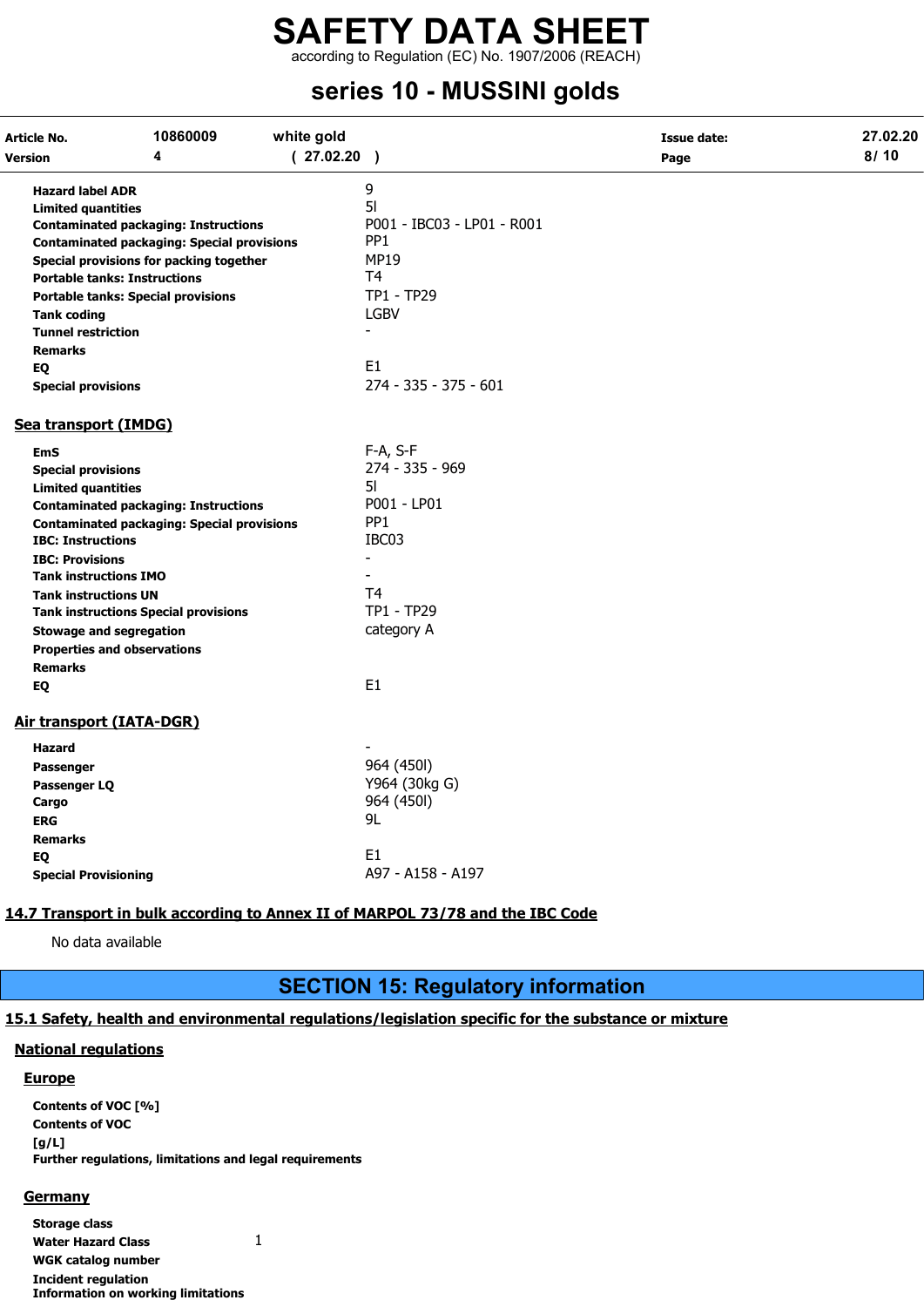according to Regulation (EC) No. 1907/2006 (REACH)

# series 10 - MUSSINI golds

| Article No.    | 10860009 | white gold | <b>Issue date:</b> | 27.02.20 |
|----------------|----------|------------|--------------------|----------|
| <b>Version</b> |          | 27.02.20   | Page               | 9/10     |

Further regulations, limitations and legal requirements

#### Denmark

Further regulations, limitations and legal requirements

#### **Hungary**

Further regulations, limitations and legal requirements

#### Great Britain

Further regulations, limitations and legal requirements

#### **Switzerland**

Contents of VOC [%] max. 8 % Further regulations, limitations and legal requirements

## **USA**

Further regulations, limitations and legal requirements Federal Regulations State Regulations

#### **Japan**

Further regulations, limitations and legal requirements

#### Canada

Further regulations, limitations and legal requirements

#### 15.2 Chemical Safety Assessment

# SECTION 16: Other information

| <b>Further information</b> |
|----------------------------|
|                            |

| Hazard statements (CLP)    | H225 Highly flammable liquid and vapour.                                              |
|----------------------------|---------------------------------------------------------------------------------------|
|                            | H226 Flammable liquid and vapour.                                                     |
|                            | H <sub>228</sub> Flammable solid.                                                     |
|                            | H302 Harmful if swallowed.                                                            |
|                            | H304 May be fatal if swallowed and enters airways.                                    |
|                            | H319 Causes serious eye irritation.                                                   |
|                            | H336 May cause drowsiness or dizziness.                                               |
|                            | H400 Very toxic to aguatic life.                                                      |
|                            | H410 Very toxic to aquatic life with long lasting effects.                            |
|                            | H411 Toxic to aquatic life with long lasting effects.                                 |
|                            | H413 May cause long lasting harmful effects to aquatic life.                          |
| <b>Further information</b> | This information is abased on our current state of knowledge and describes the        |
|                            | security standards applicable to our product for the purpose provided. The            |
|                            | information provided here does not constitute a legally binding warranty of specific  |
|                            | characteristics or of suitability for a specific application use of the product is    |
|                            | thus to be adapted to the user's special conditions and checked by preliminary tests. |
|                            | We are thus unable to guarantee product characteristics or accept an liability for    |
|                            | damage arising in connection with the use of our products.                            |

#### Literature

For abbreviations and acronyms, see: ECHA Guidance on information requirements and chemical safety assessment, chapter R.20 (Table of terms and abbreviations).

# Reason of change

Additional information